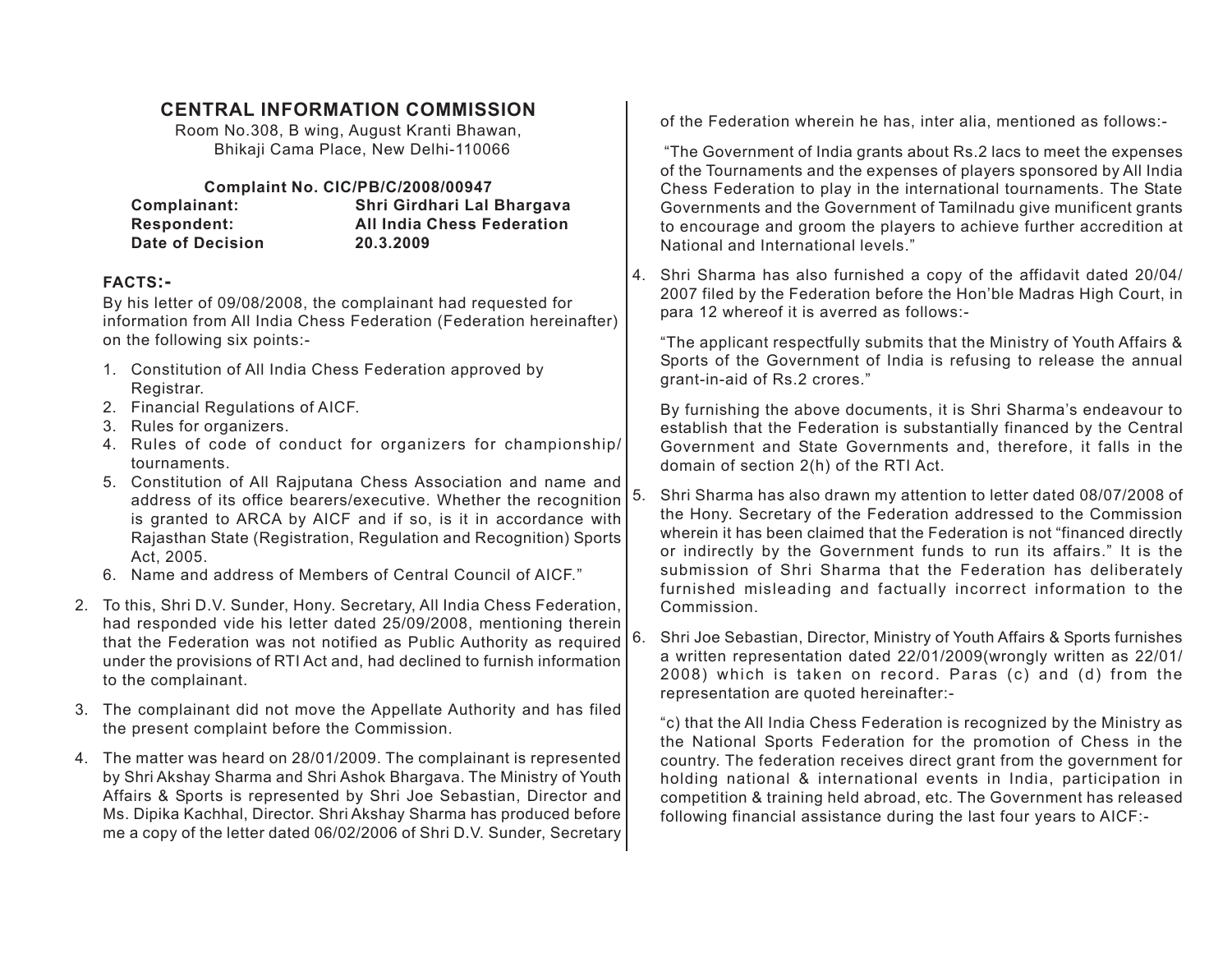| $2005 - 06 -$ | Rs. 78.94.196/-  |                 |
|---------------|------------------|-----------------|
| $2006 - 07 -$ | Rs.1.04.17.646/- |                 |
| $2007 - 08 -$ | Rs.2,39,77,451/- |                 |
| $2008 - 09 -$ | Rs.1.67.44.802/- | (As on 22.1.09) |

d) that the Ministry is examining the issue of declaring the national Sports Federation as the Public Authority. On the basis of CIC's order dated 28th November, 2006, in Appeal No. 163/ICPB/2006, the Ministry had declared the Indian Olympic Association and the Organising Committee Commonwealth Games, 2010 as the Public Authorities. However, both the organizations have got stay from the High Court of Delhi and the matter is subjudice."

7. In this connection, I may refer to the decision of this Commission in Appeal No. 163/ICPB/2006. F.No.CIC/PB/A/2006/00158 dated 28/11/ 2006 (Shri Veeresh Malik Vs. Indian Olympic Association) which has direct bearing on the matter under consideration. After considering the rival contentions, the Commission had held that Indian Olympic Association is a public authority and had directed as follows:-

"Accordingly I direct IOA to publish details as required in terms of 4(b) of RTI Act and also to designate CPIO&AA within a month from the date of this decision. It will also furnish the information sought by the complainant by the same date. Ministry of Sports shall ensure compliance of this decision."

- 8. Subsequent thereto the Ministry of Youth Affairs and Sports had designated the Indian Olympic Association and the Organising Committee, Commonwealth Games, 2010, as the public authority, but the order of the Ministry was stayed by the Hon'ble Delhi High Court vide its order dated 05/02/2007.
- 9. As the matter herein raised an important legal issue, it was decided to hear the Chess Federation of India. Hence, a notice was issued to Shri N. Srinivasan, President, All India Chess Federation and Shri D.V. Sunder, Hony. Secretary, All India Chess Federation, and the matter was adjourned to 12/02/2009.
- 10. As scheduled the matter was heared on 12.2.2009. shri D.V. sundar, Secretary of the All INdia Chess Federation, Shri Bharat singh Chauhan & Sr. Advocate Shri N.S. Shivam appeared before the Commission. Sr. Advocate Shivam would make the following submissions :
- i. that the All India Chess Federation is a Society registered under the Tamilnadu Societies ACt;
- ii. that, undoubtly, the Central Government has been giving grantys to the Federation but it is being done on ev ent to event basis to meet the travel and lodging and boarding expenses of the Chess Players within the country and abroad;
- iii. that oput of the grants received from the Central Tovernment, every single penny is being spent for the purpose mentioned herein above and is not being spent on the office bearers of the Federation or in relation to the functioningt of the Federation.
- iv. that the accounts of the Federation are auditable by the Comptroller & auditor General of India.
- v. that the Central Government does not give grants to the Federation until the previous accounts have been settled;
- vi. that this issue whether the Federation is a Public Authority had earlier come up before the Central government but the Central GTovernment had not communicated any decision ion this regard which is reflective of the Government's thinking on this issue.
- 11. His overall submission is that the Federation is not a PUblic Authority on terms of section 2(h) of the RTI Act.
- 12. Shri Sunder would submit that at no point of time, the Federation has tried to mislead the Commission in any manner whatsoever, as pleaded by Shri Sharma on behalf of the applant. His endeavor was only to bring factually correct position to the notice of the commission.
- 13. When querried as to the overall budget of the Federation for the years 2005-06, 2006-07, 2007-08 & 2008-09, sr. Advocate Shivam would submit that he would need some more time to obtain these figures from the Federation and submit the same before the Commission. Sr. Advocte Shivam also would submit that he would need some time to address the Commission regarding this Commissions decision datede 28.11.2006(shri Veeresh Malik Vs. Indian Olympic Association).
- 14. Hence the matter was adjourned to 27.2.2009.
- 15. As scheudled, the matterw was heard on 27.2.2009. The following were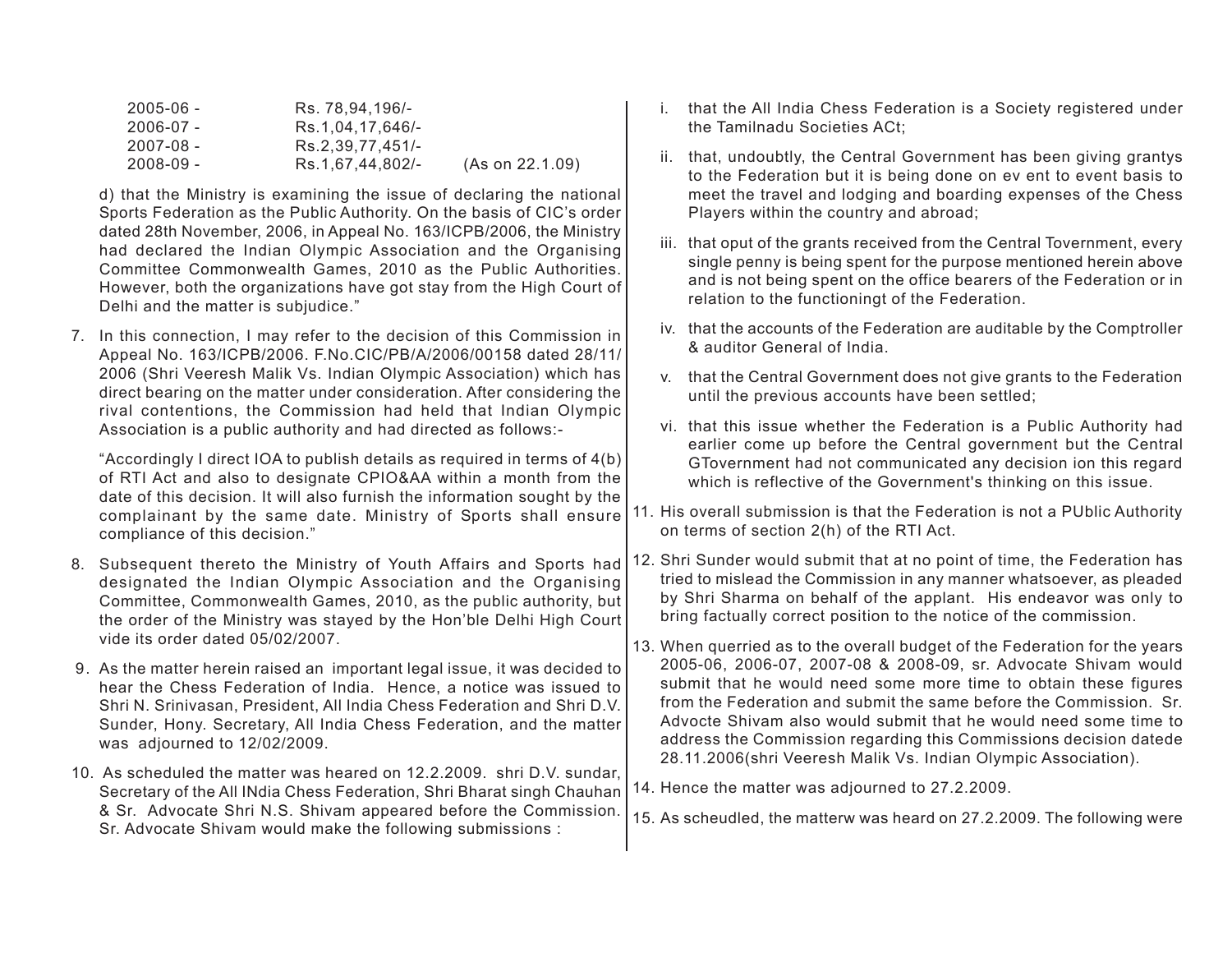#### present:

- i. Shri Bharat Singh Chauhan for All INdia Chess Federation;
- ii. Shri Joe, Sebestain,Directo4r, Ministry of YOuth Affairs & Sports;
- iii. Shri N.K. Sharma & Shri D.K. Sharma for the complainant.
- 16. All INdia Chess Federation has filed written representation signed by its Honorary Secretary which is taken on record. Para 1 of the representation mentions the grants received from the Government and the income of the Federation by subscription and other sourches. The figures are given below: -

| S. No. Year<br>AICF by<br>specific sports expenses |                     | Government Grant for       | Income<br>of                 |                                                                |
|----------------------------------------------------|---------------------|----------------------------|------------------------------|----------------------------------------------------------------|
|                                                    |                     | <b>Expenditure of AICF</b> |                              |                                                                |
|                                                    |                     |                            | subscription & other         |                                                                |
|                                                    | for its functioning |                            |                              |                                                                |
|                                                    |                     | in India/Abroad            | Sources                      |                                                                |
| -1                                                 | 2005-06             | Rs. 0,78,94,196            | Rs. 0,62,69,890              | 53,44,212.60                                                   |
| 2                                                  | 2006-07             | Rs. 1,04,17,645            | Rs. 1,64,57,953 55,63,367.85 |                                                                |
| 3                                                  | 2007-08             | Rs. 2,39,77,451            | Rs.1,05,57,826 78,42,275.52  |                                                                |
| 4                                                  | 2008-09             | Rs. 1,67,44,802            | Rs. 1,33,50,854 48,13,872.56 |                                                                |
|                                                    |                     | readable in the fax        |                              | (As on 22.1.09) - figures to be checked again as same were not |

- 17. This has also been pleaded on behalf of the Federation that as per section 14 (1) of the Comptroller and Auditor General's (Duties, Powers and Conditions of Service) ct 1971, non-governmental organisationhs can ben deemed to be 'substantially financed only when the grant or loan given by government forms more than 75% of the total expenditure of a body/authority. The Federation has thus tjried to convass that as the funding from the government sourches is less than 75% of the total budget of the Federation fro the year mentioned above, the Federation cannot be said to be 'substantially financed' by the Government and, therefore, can not be deemed to be 'public authority'.
- 18. On the other hand, it is the submission of Shri N. K. Sharma that section 14 of the Comptroller & auditor General's (duties, Powers and in as much as this ection relates to the audit of receipts and expenditureof bodies or authorities substantially financed from the

Union or State Revenues and it has no concern whatsoever with the determination of kwhat constitutes 'public authority' in terms of section 2(h) of the RTI Act. It is his forceful submission that the Federation is <sup>a</sup>'public authority' by virtue of being substantially funded by the Government and is legally bound to respond to the RTI application question.

19. The question for consideration before this Commission is whether the Federation is a 'public authory'. IN this context, it may be apt to refer to the case law. It was pleaded before the Hon'ble Punjab & Haryana High Court that DAV Colleges & Schopols in Punjab/chandigarh etc. were not public authority in terms of section 2(h) of the RTI Act. the Hon'ble High Court in its order dated 25.2.2008 in DAV College, Trust and Management Society and other Vs Director of Public Instructions and others held as follows: -

" A perusal of the defintion of 'public authority' would mean any authority or body or institution established or constituted apart from other things by the notification issued by an order made by the appropriate Government. It is to include even any body, owned, controlled or substanjtially financed or non-Government Orgtanisation substantially financed directly or indiretly by the funds provided by the appropriate Government. It is undisputed that the petitioners are receiving substantial grant-in-aid from the Chandigarhy Adminstration. Once a body is substantially financed by the Government, the frunctions of such body partake the charater of 'public authority'. The definition of expression public authority would include any organisation/body owned, controlled or substantially financved directly or indirectly by funds provided by the Governmentor even the non-government organisation which is substantially financed. The petitioner has claimed that they are getting only 45% grant-in-aid after admitting that initially the grant in aid paid to them was to the extent of 95% which was given initially allowing the petitioner to build up its own infrastructure and reducing the grant in aid later which was .............substantial grant-in-aid is received, and, therefore, it could not be regarded as 'public authority'. Therefore, we do not find any substance in the stances taken by the petitioner that it is not a 'public authority'.

Conditions of Service) Act, 1971, is not applicable in the matter in hand 20. It is note worthy even 45% grant in aid was found sufficient to hold cioncered DAV institutiion as 'public authiority'.